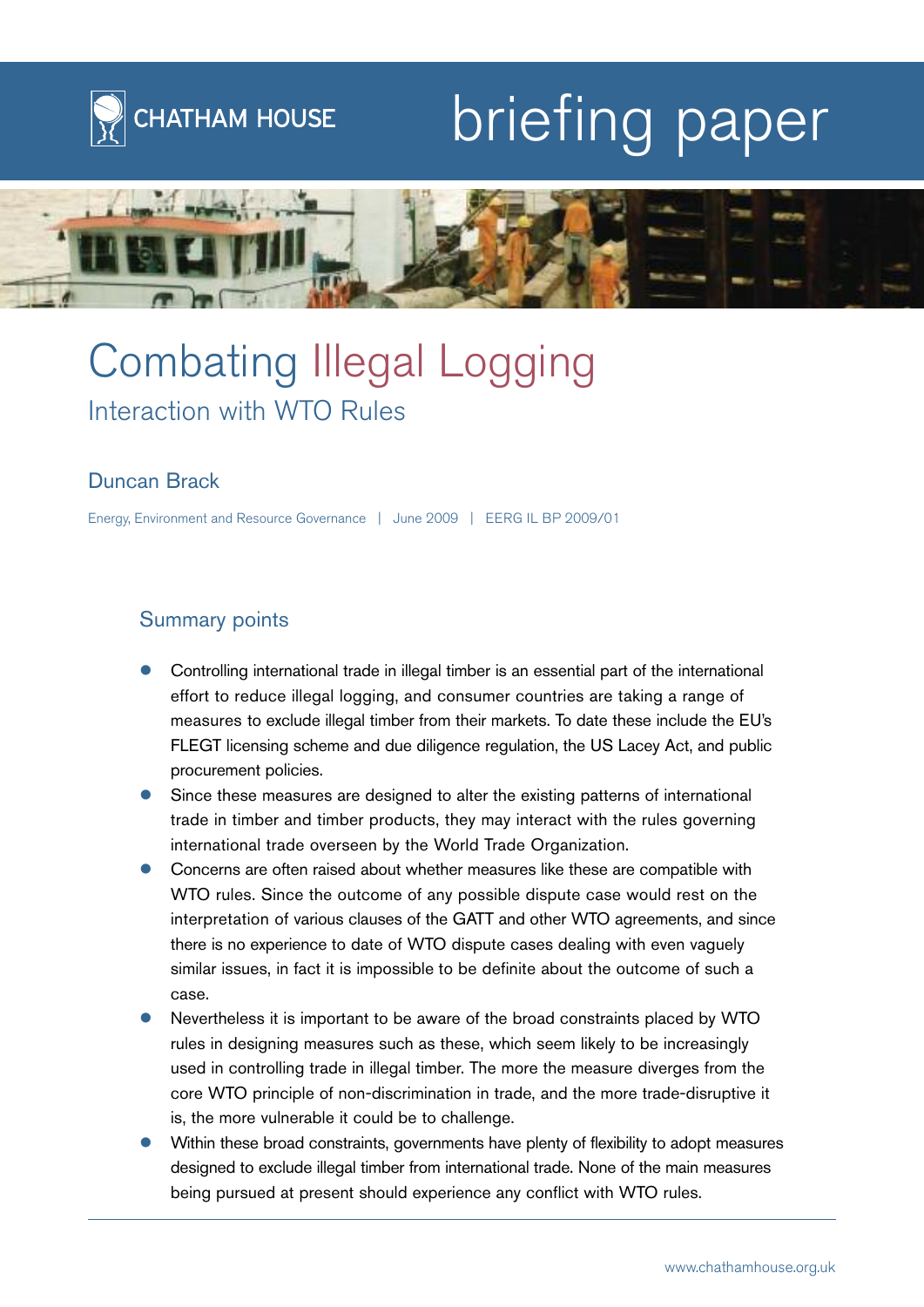## Introduction

Controlling international trade in illegal timber has long been recognized as an essential part of the international effort to reduce illegal logging. The EU, US, Japan, China and other importer countries provide a market for timber from forest-rich developing countries, many of which have significant problems with illegal logging.

There has accordingly been a long-running debate about the best means to exclude illegal timber from international markets. The EU is currently negotiating a series of bilateral voluntary partnership agreements (VPAs) with timber-producing countries, incorporating a licensing scheme designed to ensure that only legal products are exported to the EU; it is also finalizing a regulation establishing a system of 'due diligence' for all timber-importing companies aimed at ensuring that they do not handle illegal products. The US has amended its Lacey Act to make it unlawful to import timber produced illegally in foreign countries. And several governments have established public procurement policies requiring government buyers to source only legal and sustainable timber.

All these measures are designed to alter the existing patterns of international trade in timber and timber products. They may therefore interact with the rules governing international trade overseen by the World Trade Organization (WTO). Indeed, critics of various proposed measures sometimes claim that WTO rules prevent any interference in trade at all; although this is certainly not the case, it is true that governments must be aware of how WTO rules can constrain their efforts to control trade in timber. This paper therefore gives a brief summary of the WTO system and its potential interface with measures designed to control the trade in illegally logged timber.

#### How the WTO system works

The WTO, which came into existence in 1995, oversees a set of agreements designed to regulate international trade centred around the General Agreement on Tariffs and Trade (GATT). The WTO agreements essentially lay down general rules for governments to follow in liberalizing international trade. They cannot possibly deal with

every specific traded product or service, so they set out broad principles which must be interpreted and applied in particular dispute cases where one WTO member believes that another is failing to comply with them.

The system is based around opposition to discrimination in trade: WTO members are not permitted to discriminate between traded products produced by different WTO members, or between domestic and international products. These core principles are to be found in Articles I, III and XI of the GATT. Article I ('most favoured nation' treatment) and Article III ('national treatment') prohibit discrimination in trade, and Article XI ('elimination of quantitative restrictions') forbids any restrictions other than duties, taxes or other charges on imports from and exports to other WTO members.

There are, however, some exceptions permitting unilateral trade restrictions, set out in GATT Article XX, some of which have been cited in a series of dispute cases concerned with trade measures taken in pursuit of environmental protection. These include, for example, measures 'necessary to protect human, animal or plant life or health' (Article XX(b)) and those 'relating to the conservation of exhaustible natural resources if such measures are made effective in conjunction with restrictions on domestic production or consumption' (Article  $XX(g)$ ) – though the headnote to Article XX makes it clear that even where these conditions apply, WTO members are not allowed to arbitrarily or unjustifiably discriminate between countries where the same conditions prevail. The key question at issue is whether the disruption to trade in each case can be justified under these wordings – e.g., in the case of Article XX(b), is the measure really *necessary* to the environmental objective, or are there alternative measures available that could achieve the same ends with less disruption to trade?

So dispute cases revolve around the *interpretation* of WTO rules. The bodies that carry out these interpretations are the dispute panels (generally composed of trade experts) which issue an initial set of findings, and the WTO Appellate Body (mostly international lawyers), to which dissatisfied parties can appeal. Since their decisions can only be overturned if all WTO members (other than those involved in the dispute) agree – which has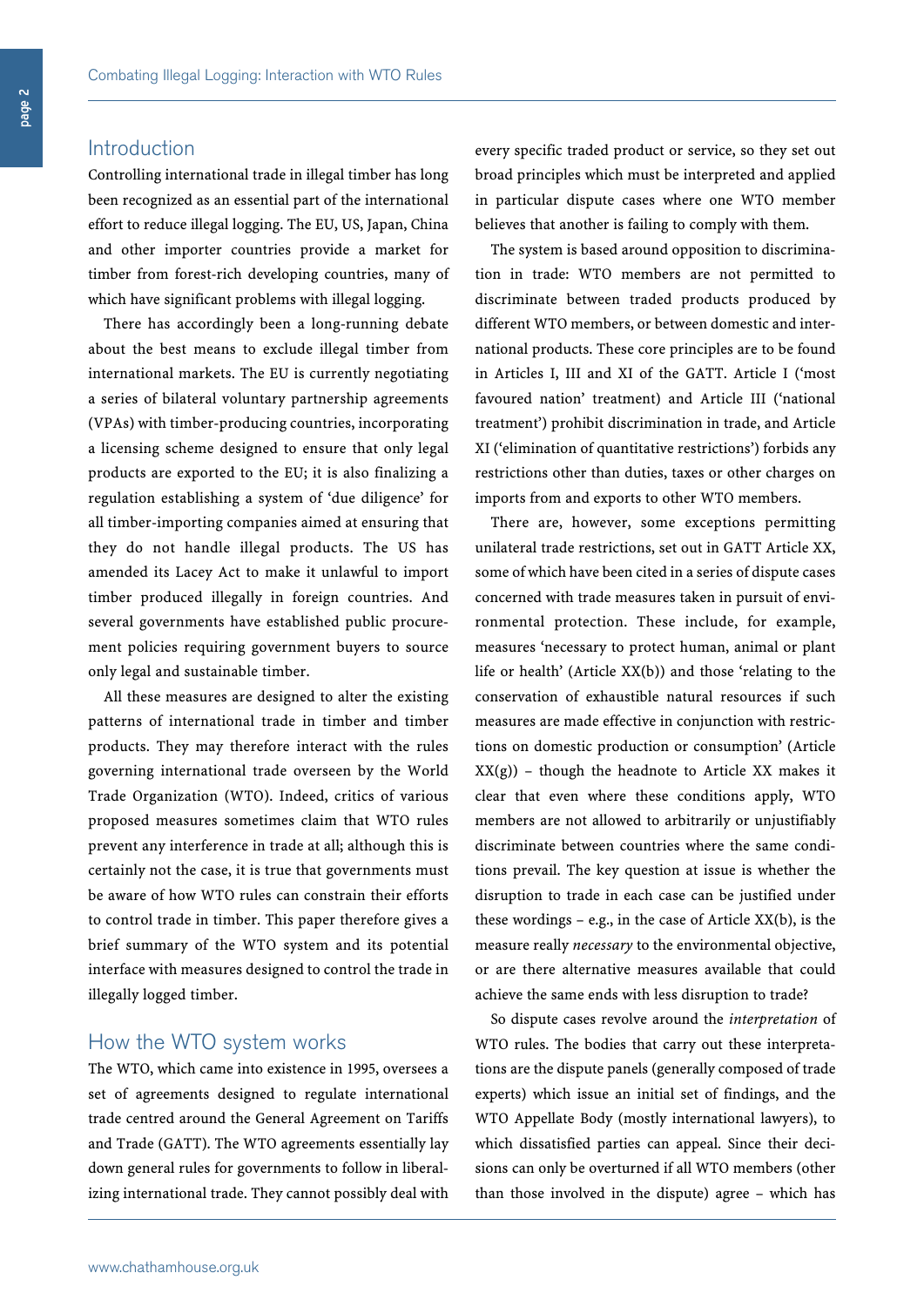never happened – this system is a powerful means of resolving conflicts and ensuring that trade rules are interpreted and applied consistently around the world. If the loser in any given case does not modify its policy accordingly, the winner is entitled to take trade-restrictive measures (e.g. apply tariffs) against the loser to the estimated value of the trade lost because of the loser's action.

**'**It is the key role for interpretation that often leads to uncertainty and disagreement over what the WTO rules might mean in practice **'**

It should be noted that interpretations can change, even if the wording that is being interpreted does not. In recent years, decisions by the Appellate Body in particular have clearly helped to shift the way in which the WTO system is applied, especially in environmentrelated disputes. It is this key role for interpretation that often leads to uncertainty and disagreement over what the WTO rules might mean in practice. Since there has never been a dispute case involving trade measures taken to reduce illegal logging, or to keep illegal timber products out of international markets, it is not known exactly how a dispute panel, or the Appellate Body, would rule. All we can do extrapolate from other disputes.

# Distinguishing between legal and illegal timber

Governments seeking to exclude imports of illegal timber products from their countries are faced with an immediate problem: how can legal goods be distinguished from

illegal ones? The exporting and importing companies may not be aware that they are handling illegal products – and even if they are, standard shipping documentation is often not difficult to falsify. So some kind of additional evidence of legality (perhaps that provided by voluntary certification or legality verification systems) is necessary. It is in the attempts to set up such trade controls that the possibilities of interaction with WTO trade rules really lie: do they lead to unfair treatment of imported products or unnecessary restrictions on trade?

#### WTO implications

There are four cases under which a requirement for proof of legality for imports could possibly contravene WTO rules:

- 1. The requirement is a trade restriction imposed at the border other than a duty, tax or other charge – a violation of GATT Article XI. 1
- 2. If the requirement is imposed for some countries (e.g. countries with a high level of illegal logging) and not others, some WTO members would be treated differently from others – a violation of Article I.
- 3. If imports are treated differently from domestic timber production, this is a violation of Article III. This is obviously not a problem where the measures apply to domestic products as well as imports, as in the EU due diligence regulation (see below).
- 4. The system is designed to discriminate between legal and illegal timber, and these could potentially be considered to be 'like products' (the term used in the GATT); if so, this is a violation of Article I.

If the legality requirement falls under the category of 'import and export prohibitions or restrictions necessary to the application of standards or regulations for the classification, grading or marketing of commodities in international trade',<sup>2</sup> this would bring it under the remit of the WTO Agreement on Technical Barriers to Trade, which is considered below.

<sup>1</sup> It does not breach Article III, because the imported timber is not treated differently from domestic timber once it has crossed the border. If there were to be an additional requirement on imported timber to show proof of legality at the point of sale, then there would also be a violation of Article III, as there would be no such requirement for domestic timber.

<sup>2</sup> GATT Article XI 2(b).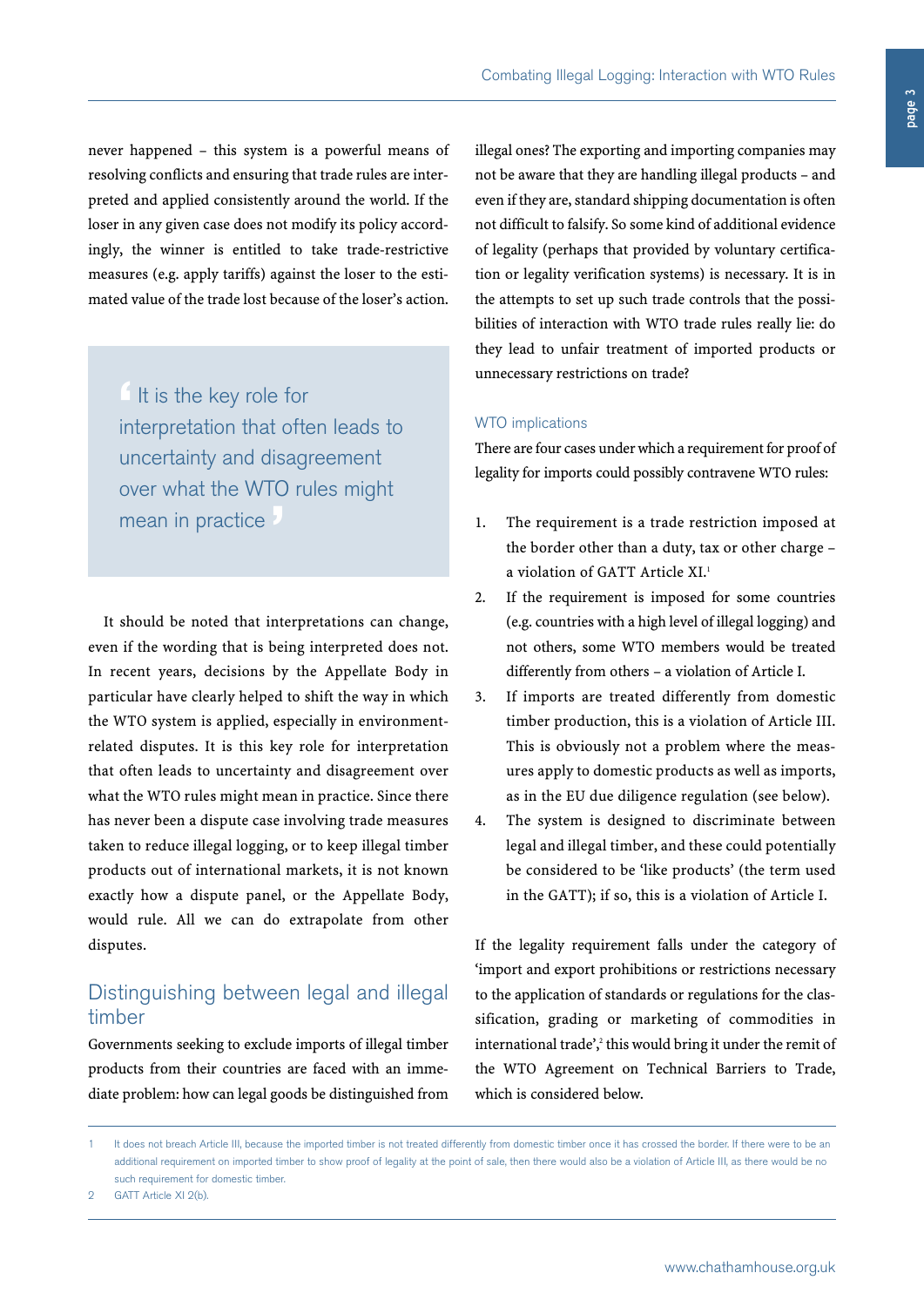In the fourth case, it is not clear whether legal and illegal timber should be considered to be 'like products'. The GATT does not define what it means by a 'like product', and its meaning has become one of the most difficult issues in the trade–environment arena. Often interpreted as forbidding discrimination based on processes – the ways in which products are manufactured, caught or harvested – in fact this is nowhere explicitly stated in the GATT, and recent dispute cases have suggested ways in which process-based discrimination can be allowed, as long as the core principle of non-discrimination between WTO members is maintained. In deciding whether products should be considered to be 'like', aspects such as consumers' tastes and habits have been considered, aswell as just the physical properties of the products.

**'** Legally produced timber and illegally produced timber are grown and logged in essentially the same ways; the differences relate mainly to questions of whether the harvesting should be permitted in the first place, and whether appropriate fees and taxes are paid

In any case, it is not at all clear that the question of legality is a process. Legally produced timber and illegally produced timber are grown and logged in essentially the same ways; the differences relate mainly to questions of whether the harvesting should be permitted in the first place, and whether appropriate fees and taxes are paid. Not all of these factors are actually processes, however; payment or non-payment of export duties, for example, is clearly a post-production issue. It could be argued that the question of legality is a *product*, rather than a *process*, characteristic (has the timber been stolen? has it avoided taxation?). Arguably, legality is a universal requirement that any product must possess to be put on sale in a market (at least, a legal market). There is no experience at all of how a WTO dispute would consider this issue.

#### The 'savings clause'

Even if the legality requirement is found to be in violation of the GATT under any of the cases considered above, it could still be 'saved' under the provisions of Article XX, under which exceptions can be made to the other provisions of the agreement. The sub-paragraphs of Article XX list a series of measures which may be allowable. None of them relate explicitly to illegal production, but two may provide possible justifications in the case of a requirement for proof of legality.

Article  $XX(g)$  provides that measures are allowable if they are designed to ensure the 'conservation of exhaustible natural resources'. This is attractive partly because one well-known environmental trade restriction which was the subject of a WTO dispute case – a US embargo on imports of shrimp fished with methods that killed endangered sea turtles – was found to be justified under its provisions. In practice, of course, illegal logging almost always contributes to the unsustainable exploitation of forest resources, in some cases dramatically so. However, action against illegal logging is not necessarily mainly concerned with conserving natural resources; enforcing existing laws, and ensuring taxes and charges are paid, may be more significant objectives. On the other hand, if the measures taken against illegal timber are part of a broader package of steps to improve forest governance – as in the EU's FLEGT initiative (see below) – it could be argued that they are a necessary component of a conservation strategy.

A case could also be made under Article XX(d), which covers measures 'necessary to secure compliance with laws or regulations which are not inconsistent with the provisions of this Agreement, including those relating to customs enforcement … and the prevention of deceptive practices'. This was designed to cover measures that could only be taken at the border, such as a ban on imports of counterfeit goods. If the counterfeiting was carried out domestically, the country in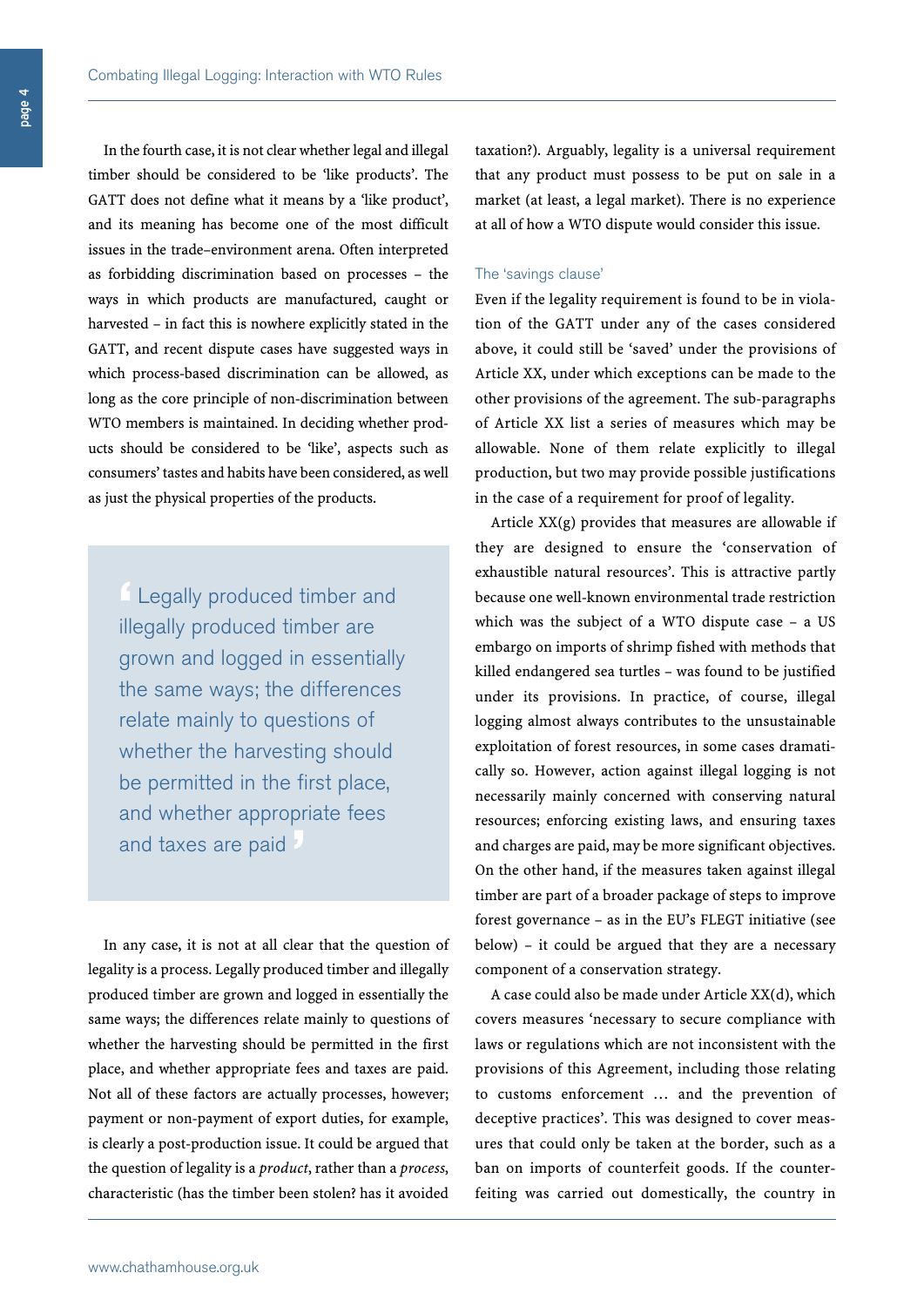question could take action against the enterprises involved, but where they were foreign companies no such action would be possible, and trade measures would be necessary to defend intellectual property rights in the importing country.

It could certainly be argued that imposing a legality requirement for timber products at the border would help to secure compliance with laws on timber harvesting, processing and export which are not themselves incompatible with the GATT, and also to prevent deceptive practices, i.e. illegally sourced timber being passed off as legal. Unlike every example of a dispute case under Article XX(d) so far brought before the GATT or WTO, however, it is not the laws of the *importing* country that are to be enforced, but those of the *exporting* country.

This is an unusual situation, but not one that is completely unprecedented. Early interpretations of other sub-paragraphs of Article XX (as in the tuna-dolphin dispute in the early 1990s, where the US imposed controls on the imports of tuna caught by methods that killed dolphins) assumed that the text referred to conditions in the state taking the trade measure – 'extrajurisdictional' measures were not permitted. This is nowhere explicitly stated in the GATT, however, and the decisions in the second tuna-dolphin dispute and in the shrimp-turtle dispute recognized that the GATT *does* permit countries to take measures designed to protect natural resources outside their borders.(This is a good example of the evolution of GATT/WTO jurisprudence, and underlines the interpretive function of the panels and Appellate Body.)

The panels and Appellate Body argued that there had to be some sort of link – the word 'nexus' was used in the shrimp-turtle dispute – between the resource and the country applying the trade measure. The fact that the sea turtles endangered by the fishing practices swim in the high seas and coastal waters of many nations – including those of the US – was a sufficient link in that case. Could the same argument succeed in the case of natural resources – timber – entirely located in the exporting country? It could be argued that consumers in the importing country share a 'nexus' through their use of the products, or through their interest in the global rule of law; or that forests, as sources and reserves of biodiversity and as a sink for carbon, are a global resource of concern to all. Once again this argument is probably strengthened if the measure is part of a broader strategy designed to improve forest governance and sustainable forest management.

If the measure is found to be justified under Article XX(d), it would still need to be shown that it was 'necessary' to the aim of reducing the volume of illegal timber in trade – which, in WTO jurisprudence, has tended to mean whether less trade-distorting options are available that meet the same objective. It could be argued that imposing an additional documentary requirement for proof of legality on the entire timber and timber products sector, despite the fact that the majority of its products are legal, could result in an unnecessary degree of disruption to trade, raising timber prices, reducing demand for timber and encouraging consumption of timber substitutes; alternative non-trade-disrupting options, such as improving law enforcement in the country of origin, would be preferable. This is, however, an uncertain argument; the costs incurred in proving legality vary from country to country and are not always very significant; and of course certified products, which already bear the costs of proof of legality, would not increase in price at all. Many producer countries have argued that trade controls on their exports are a necessary component of their own strategies to improve enforcement, denying illegal loggers revenue from foreign markets.

If the measure is found to be justified under Article  $XX(g)$ , this does not contain the requirement that the measure be 'necessary', just that it relates to the objective of the measure. It does, however, contain the requirement that the measures be 'made effective in conjunction with restrictions on domestic production or consumption', implying that no protection of domestic production must result from the measure – thus reinforcing the argument that controls must be applied to domestic products as well as to imports.

Finally, whatever sub-paragraph of Article XX is used to defend the measure, to succeed it must also satisfy the requirements of the headnote to Article XX, which requires that the measures must not be applied 'in a manner which would constitute a means of arbitrary or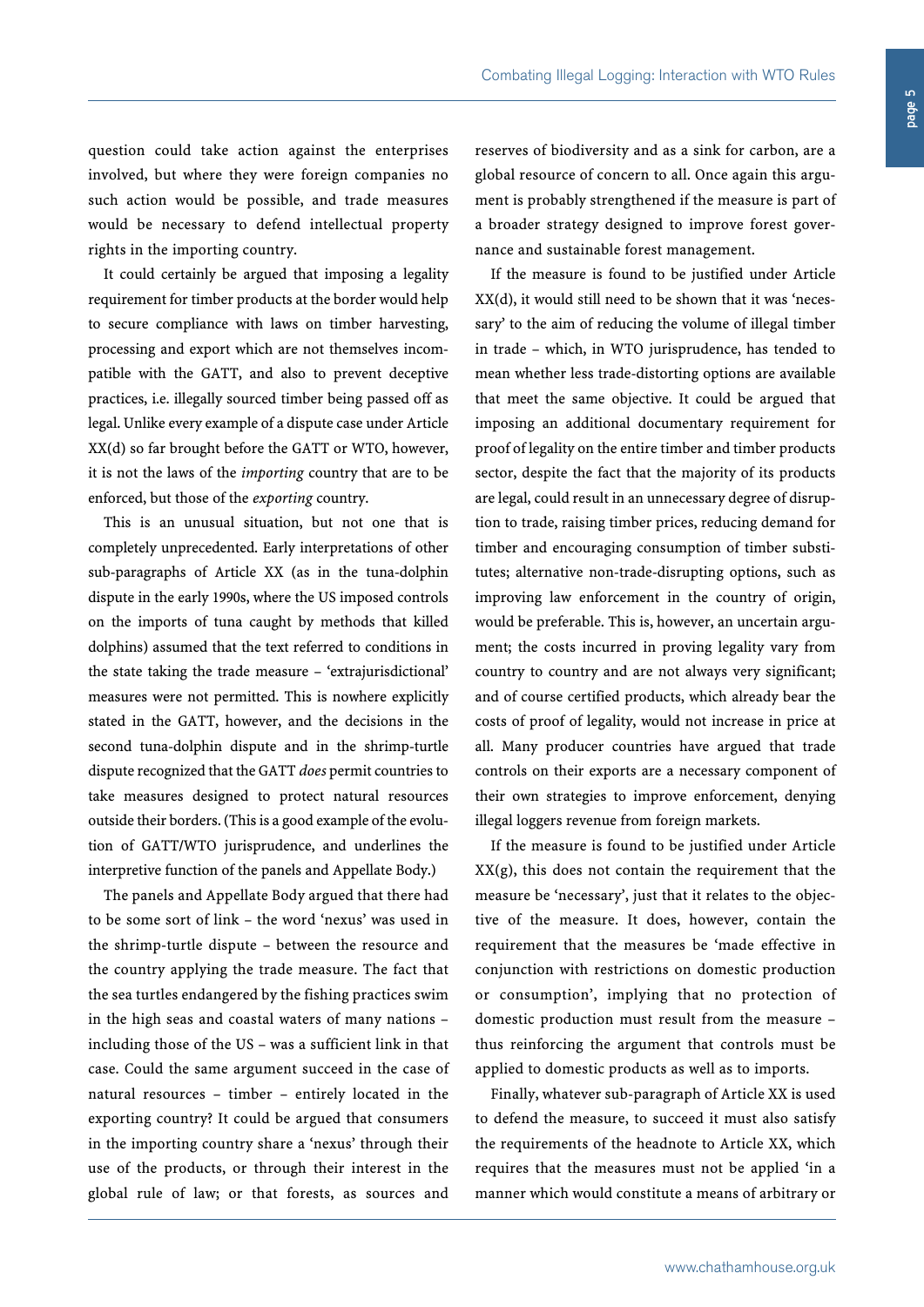page 6

unjustifiable discrimination between countries where the same conditions prevail, or a disguised restriction on international trade'. Once again this argues strongly for domestic products and imports to be treated in the same way.

#### Technical Barriers to Trade Agreement

The WTO Technical Barriers to Trade (TBT) Agreement is designed to ensure that technical regulations and standards which may affect trade are applied in the least trade-distorting manner possible. It is relevant to this argument because a requirement for proof of legality could qualify as a 'technical regulation', if defined as a 'document which lays down product characteristics or their related processes and production methods'.

In common with other WTO agreements, with the aims of transparency and predictability, the TBT Agreement encourages the use of international standards where these exist. The main forest certification systems – those of the Forest Stewardship Council (FSC) and the Programme for the Endorsement of Forest Certification (PEFC) – are effectively international in scope, though these are not really in the same category as the bodies already accepted by the WTO system as international standard-setters (such as ISO, for technical standards, or Codex Alimentarius, for food standards). However, the fact that both draw on the criteria and indicators set by the various international processes for sustainable forest management might help. In fact timber is an unusual case: because the voluntary certification systems are relatively widespread, there is no strong argument for governments to develop their own national or international standards, and some have simply used the certification standards for their own procurement criteria, for example (see further below).

Like GATT Article XX, the TBT Agreement contains a 'saving clause' (Article 2.2), which recognizes the right to take necessary measures to fulfil a legitimate objective such as 'the prevention of deceptive practices; protection of human health or safety, animal or plant life or health, or the environment'. All the questions discussed above in relation to the GATT are therefore

also relevant in the case of the TBT Agreement, and can be argued similarly. There has been almost no relevant experience with interpretation of the TBT Agreement, so it is not clear whether proof of legality could fall under the coverage of the Agreement, or how any conflicts would be resolved in practice.

#### Conclusions: do WTO rules constrain policy measures?

No one can predict exactly what would happen in a WTO dispute case dealing with measures taken against illegally produced timber – there is no experience at all to date with cases dealing with even vaguely similar issues. However, it is clear that the more policy measures diverge from the core WTO principle of non-discrimination (between imports and domestic production, and between products originating from different countries), the more vulnerable they could be to challenge. Similarly, more trade-disruptive measures would probably be more vulnerable than less trade-disruptive ones.

Within these broad constraints, however, there should be plenty of flexibility for governments to impose trade controls with the aim of excluding illegal products. Next we look at the various measures that are currently being adopted.

#### The EU FLEGT licensing system

The first solution reached by the EU to the problem of excluding illegal timber products involves the establishment of a licensing system for legal timber with cooperating partner countries. This lies at the heart of the EU's Action Plan on Forest Law Enforcement, Governance and Trade (FLEGT), agreed in 2003. So far two voluntary partnership agreements have been signed, with Ghana and the Republic of Congo, and negotiations with several more countries are near to conclusion.

These agreements will put in place in each country a licensing system designed to identify legal products and license them for import to the EU; unlicensed – and therefore possibly illegal – products will be denied entry at the EU border. The agreements will include the provision of capacity-building assistance to partner countries to set up the licensing scheme, improve enforcement and, if necessary, reform their laws – and, where appro-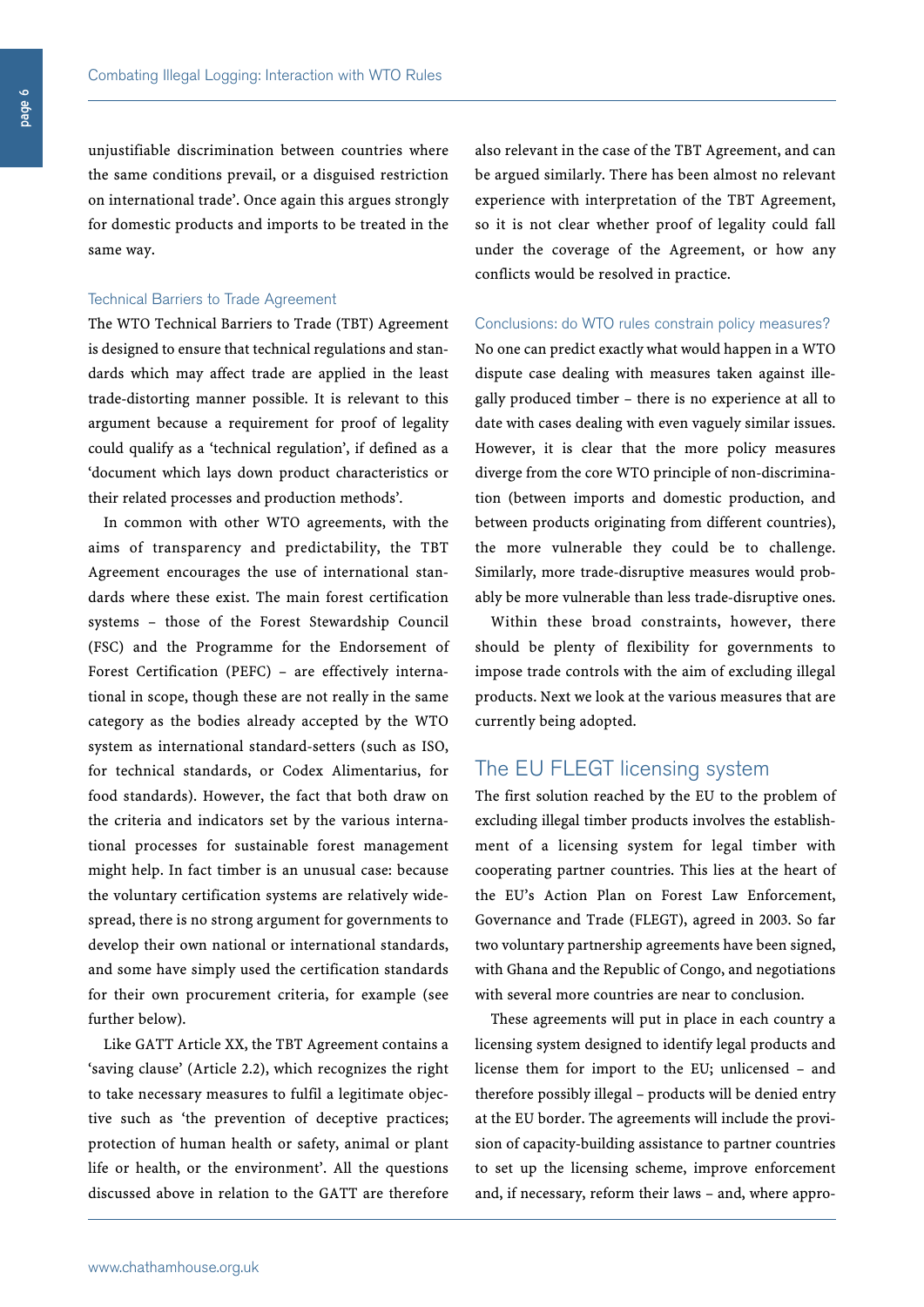#### WTO implications

The licensing system will be agreed on a voluntary and bilateral basis between the EU and partner countries; i.e., they are agreeing to additional trade controls between themselves, as a means of enforcing the producer country's laws. The WTO dispute settlement system does not produce rulings in the abstract; it acts only when a complaint is raised. It is inconceivable that a country would mount a WTO challenge, on the basis of impairment of trade, to a voluntary measure to which it had itself agreed.

In theory, however, WTO disputes can be initiated by countries not affected by the trade restriction in question. It is possible, for example, that a country not participating in a VPA could decide to mount a challenge if it felt that its own timber exports were losing market share to products from VPA countries.

This does seem unlikely, however. The complainant country would risk the accusation that it was trying to dismantle a system of protection against illegal products because it knew its own exports were at least partly illegal. Similarly, it is unlikely that the members of the WTO dispute panels and Appellate Body would wish to see the WTO portrayed as a body that forced illegal products into markets against the wishes of the governments directly involved. Rather, it is probably safe to assume that the dispute bodies would look favourably on the general principle of excluding illegal products from the market, as long as the means of exclusion were as non-disruptive and non-discriminatory as possible.

The FLEGT licensing system scores well under both these criteria. The only trade that is disrupted is in the products of countries which have voluntarily entered into the agreement, so the argument that the licensing system is 'necessary' under the terms of the sub-paragraphs of Article XX is fairly compelling.

It could be possible to argue that the system is discriminatory, in that FLEGT-licensed products are treated differently from imports, needing to be accompanied by a legality licence. It would be impossible, however, for a non-VPA country to argue this in relation to its own exports, which would not of course be subject to the requirement. In any case, the VPAs will include the provision of capacity-building assistance from the EU for the establishment of the licensing system by the producer country, so the additional costs to be imposed on imports from VPA countries should be minimized (indeed, the system ought to help the producer country with collecting taxes, export duties and charges).

Finally, it should be borne in mind that licensing systems designed to exclude undesirable products are familiar mechanisms in international trade. The FLEGT timber licensing system is similar in effect to systems already in place in several multilateral environmental agreements (MEAs), including the Convention on International Trade in Endangered Species of Wild Flora and Fauna (CITES), the Montreal Protocol on ozone-depleting substances and the Kimberley Process on conflict diamonds. None of these systems has ever been the subject of a WTO challenge. Unlike these other systems, however, there is no equivalent global agreement under which to develop a timber licensing scheme, and the FLEGT system is therefore being built up through a series of bilateral agreements.

The past few years have seen much debate about the extent to which MEA trade measures are compatible with WTO disciplines. <sup>3</sup> Since there has never been a WTO dispute involving an MEA-mandated trade measure, the conclusion is not clear. However, it is frequently argued that WTO challenges would probably not arise in cases where the trade measures are taken between parties to the MEA, as the MEA itself provides a more appropriate dispute settlement forum. Even where MEA trade measures have been applied against

<sup>3</sup> See Duncan Brack and Kevin Gray, *Multilateral Environmental Agreements and the WTO* (Chatham House and International Institute for Sustainable Development, June 2003) for an overview of the debate.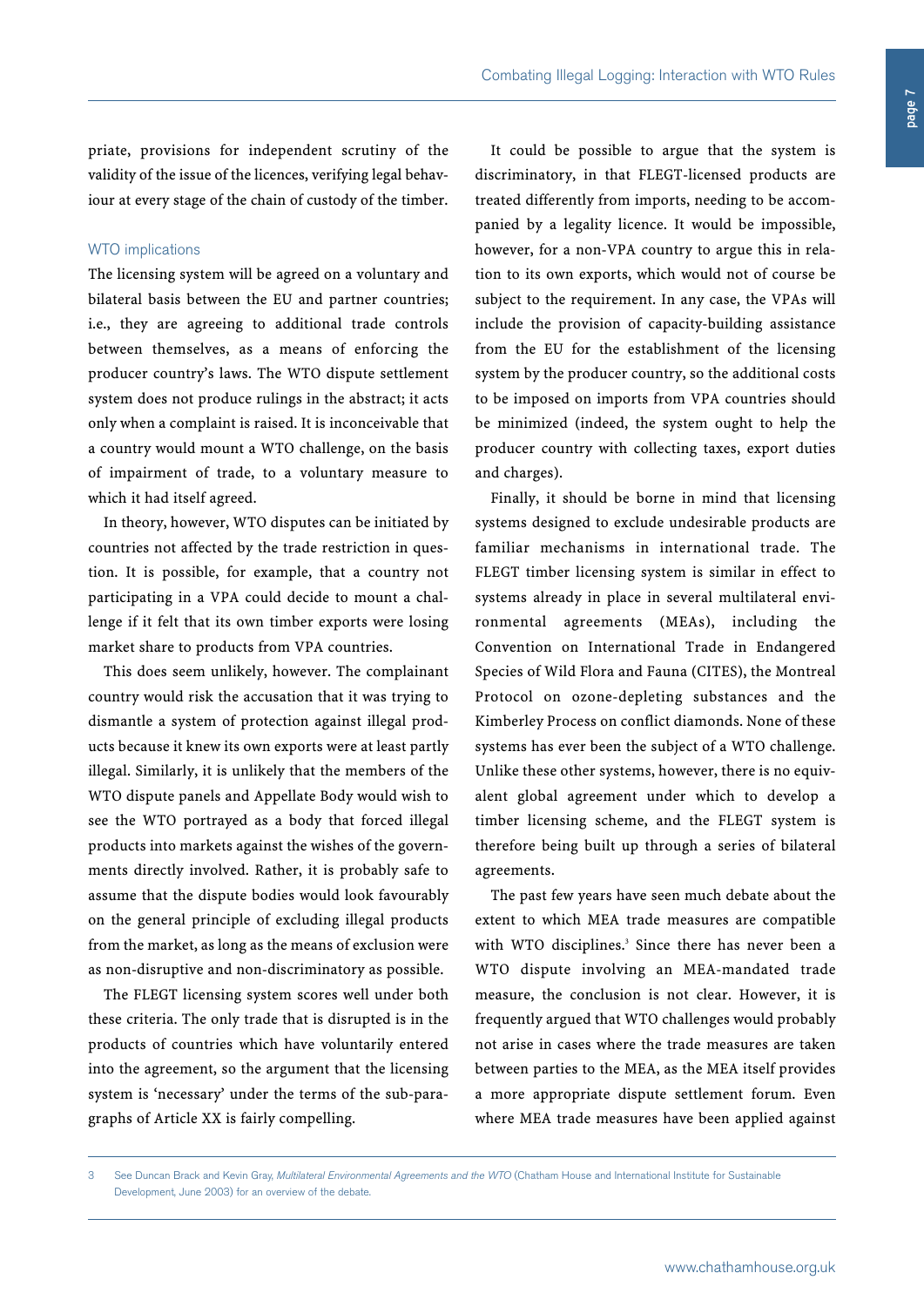non-parties, no dispute has ever been pursued through the WTO.

For all these reasons, therefore, it seems highly unlikely either that a challenge to the FLEGT licensing system would ever be pursued or that it would have any realistic chance of succeeding if it were.

# The EU due diligence regulation

The second measure to be pursued by the EU in excluding illegal timber products is the so-called 'due diligence' regulation, published by the European Commission in October 2008 and currently making its way through the EU's legislative processes.

The aim of the regulation 'laying down the obligations of operators who place timber and timber products on the market' is to deal with timber products entering the EU from non-VPA countries. As they are non-participants in the FLEGT licensing system, products from these sources are not subject to any controls at the point of entry into the EU (except for the small number of timber species listed under CITES). Since this provides an obvious route to circumvent the VPAs (exporters in VPA countries determined to avoid the controls could simply trans-ship their illegal products via non-VPA countries), it was recognized right from the beginning that the VPA licensing system would need some reinforcement in the form of a broader control on imports.

Many details of the regulation remain to be worked out, either in the negotiations between the European Parliament and Agriculture Council, or through secondary regulations published once it has been finally agreed. In essence, however, it aims to place a requirement on all companies placing timber and timber products on the market for the first time, either through imports or through domestic production, to try to ensure that illegal products are excluded. It will operate through a risk-based system, depending on the likelihood of products from any given origin being illegal, and will require some degree of information about the products' compliance with the laws of the country of origin. The Commission intends that existing product identification systems, such as timber certification and legality verification systems, will be used to make it easier for companies to identify legal timber, but it is not yet clear precisely how this will work.

#### WTO implications

The due diligence regulation was clearly designed with possible WTO implications in mind, in that it applies equally to timber produced domestically within the EU as well as to imports, despite the much lower risk of EU timber being produced illegally. <sup>4</sup> Without this, the regulation could be vulnerable to a WTO challenge on the grounds of discrimination.

There have been various suggestions for the regulation to exclude products from small producers in the EU, on the grounds that they are less well placed to bear the cost burdens of certification or legality verification. Because of the WTO implications, this would only be acceptable if it applied equally to the products of small producers outside the EU as well – which raises some questions about how such products could be identified.

Care will need to be taken in developing the criteria for the risk assessment process, in determining the likelihood of products from any particular origin being illegal, and therefore the degree and type of proof of legality required; it is assumed that a stricter degree of proof will be necessary for higher-risk products. If the process resulted in entire countries being labelled as high-risk sources, for example, it could be vulnerable to a WTO challenge, as it would treat products from lowrisk areas or companies within the country in the same way as those from high-risk ones. 5

Could the regulation as a whole be regarded as unnecessarily disruptive to trade? Once again, it is designed not to be. As the Commission has made clear,

<sup>4</sup> Though the risk is not zero; the Commission accepts that illegal logging still persists in a few EU member states.

A similar issue arose in the shrimp-turtle case, when the US originally embargoed shrimp imports from entire countries on the basis of their turtle protection policies, irrespective of how particular shipments had been caught; as a result of the findings of the first dispute case on the topic it modified this to a shipment-by-shipment basis.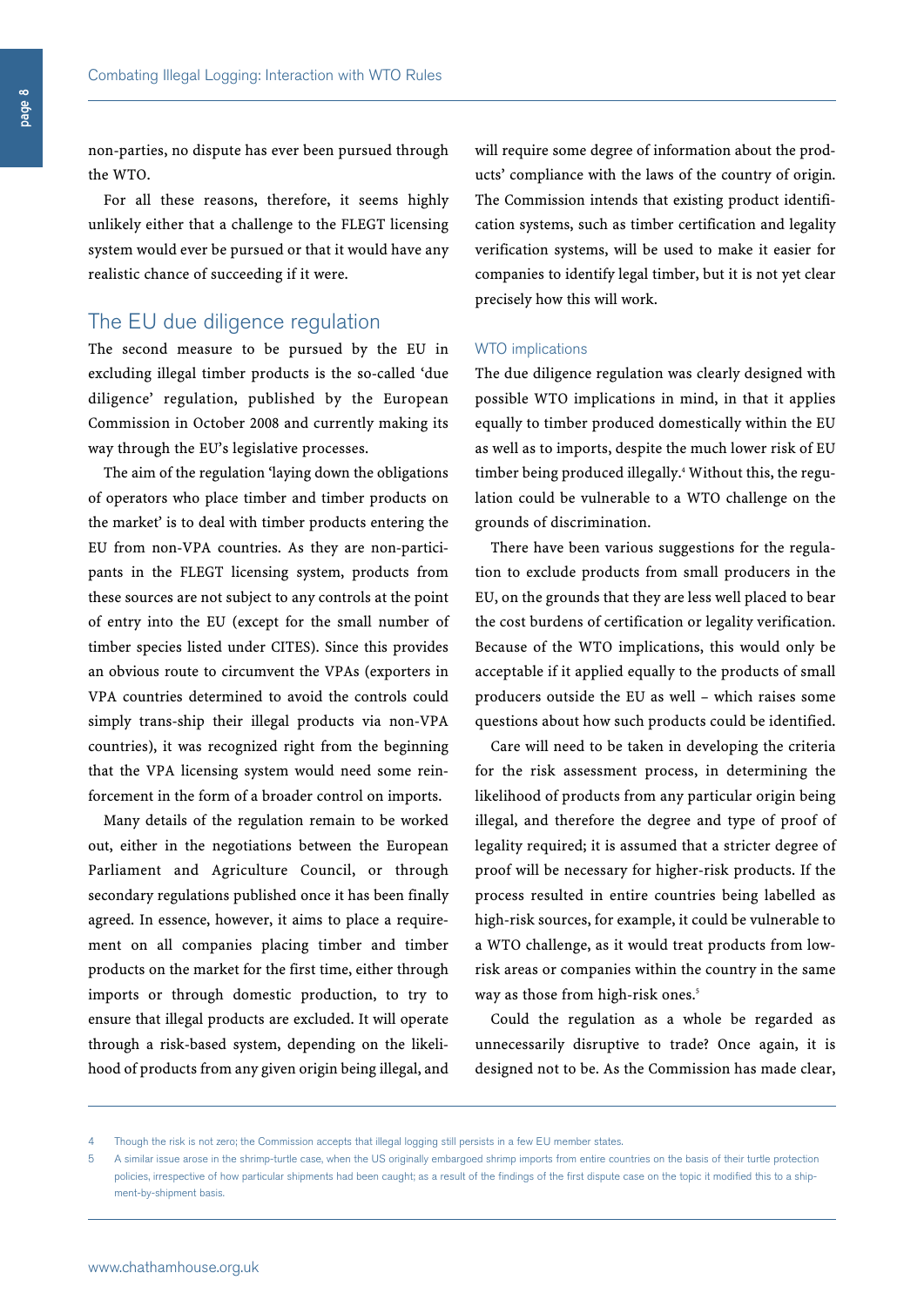it does not constitute a requirement for documentary proof of legality for every product entering the EU:

Traders shall demonstrate the exercise of due diligence on the basis of a system of procedures and measures which will enable legality to be reasonably assured. This standard does not require that it is proven that each individual piece of timber is legal. 6

The regulation aims, rather, to require companies to set up systems with a reasonable chance of ensuring legality, and is clearly attempting to make maximum use of existing systems such as certification. Exactly how the system will work, however, including precisely what information will be needed to assess legality, is not yet clear – and of course the text itself may well be changed in the process of debate.

In its current version, however, the due diligence regulation is clearly non-discriminatory, and reasonably non-disruptive. It should be therefore be safe against any hypothetical WTO challenge.

# The US Lacey Act

The US has also attempted to exclude illegal timber, but its preferred measure has been to use criminal law. In May 2008, Congress voted to amend the Lacey Act, a piece of legislation originally dating from 1900, which makes it unlawful 'to import, export, transport, sell, receive, acquire, or purchase' fish or wildlife produced illegally in foreign countries. The amendment extended the coverage of the Act to plants and plant products, including timber, and added a number of details dealing specifically with illegal timber, including a definition of illegal logging, and a requirement for an import declaration. From December 2008, importers of timber products have to provide information on the scientific name of the species, the value and quantity of the timber and the name of the country in which the timber was harvested; implementation is being phased in gradually for different product types. Unlike the

EU's due diligence regulation, however, no information is required on compliance with the harvesting country's laws.

If companies are found to be handling illegal timber, however, they can be prosecuted under the Lacey Act; the penalties vary depending on the degree to which it can be shown that the company knew it was handling illegal products, or ought to have known – for example, if it was importing timber from a known source of illegal products, or without proper documentation. In all cases, even if the company did not know that it was handling illegal products, the illegal timber can be confiscated by the authorities. The Act therefore establishes a powerful incentive for companies to exercise 'due care' in sourcing timber products, and recent months have seen an increased uptake of legality verification systems among US importers. <sup>7</sup> US enforcement authorities have plenty of experience of using the Lacey Act against illegal shipments of fish and wildlife, with a fair degree of success.

**'** The Lacey Act establishes <sup>a</sup> powerful incentive for companies to exercise 'due care' in sourcing timber products, and recent months have seen an increased uptake of legality verification systems among US importers

The Lacey Act and the EU's due diligence regulation are almost mirror images of each other. The Lacey Act defines in law what companies must not handle, but leaves it up to them to work out how. By contrast, the due diligence regulation does not define any underlying offence of handling illegal products, but describes in some detail the systems operators must put in place to

<sup>6</sup> European Commission, Questions and answers on the proposed regulation (October 2008), question 13; available at http://www.illegal-logging.info/ item\_single.php?item=document&item\_id=691&approach\_id=26.

<sup>7</sup> Environmental Investigation Agency, 'Early impacts of the 2008 Lacey Act Plant Amendments' (EIA, March 2009); available at http://www.illegallogging.info/item\_single.php?item=document&item\_id=741&approach\_id=1.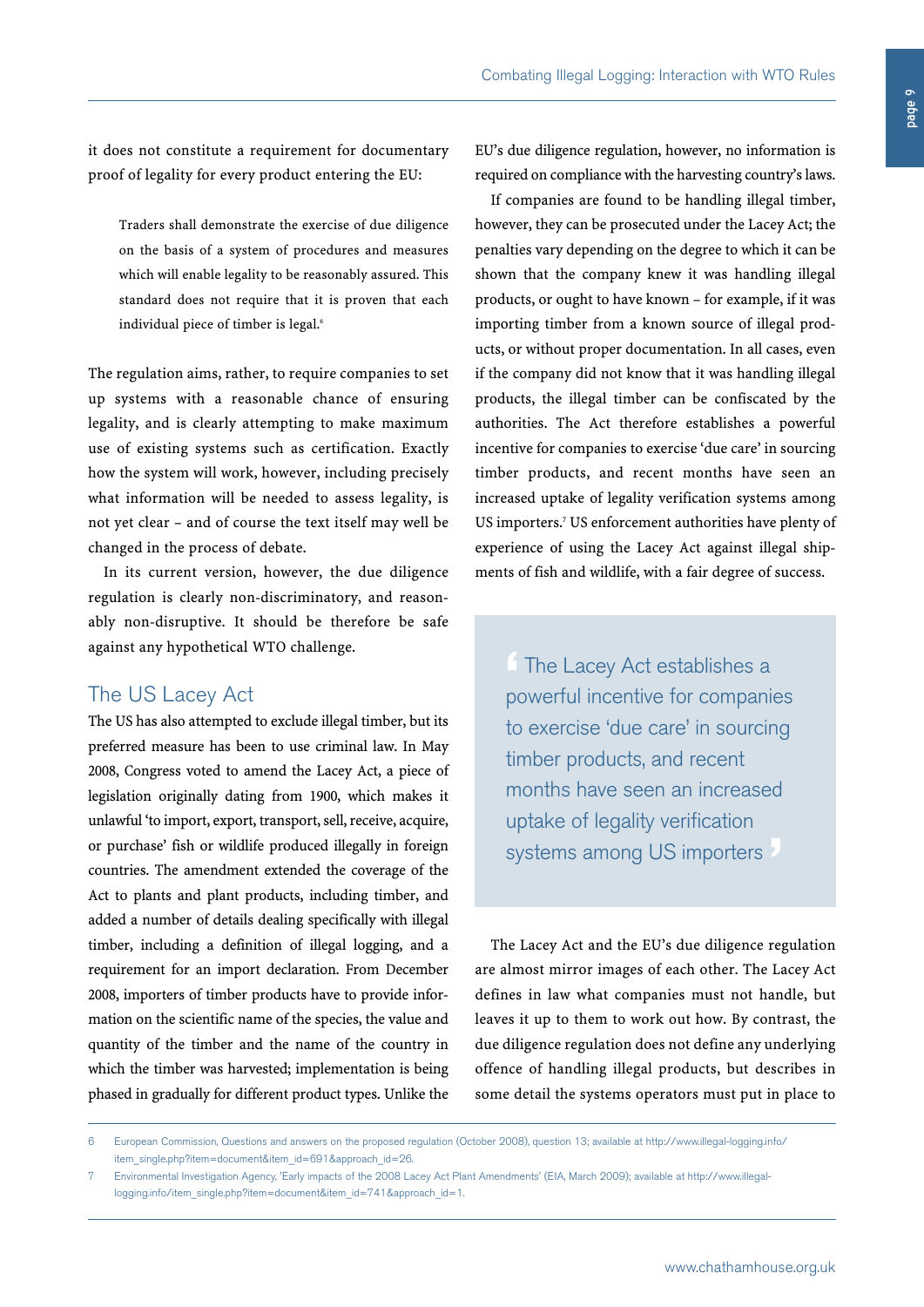try to ensure they avoid doing so. Suggestions have been made, however, for the inclusion of a Lacey Actstyle offence in the due diligence regulation, with the aim of increasing its effectiveness.

#### WTO implications

The Lacey Act is not a trade measure, applied at the border. Imports of fish and wildlife entering the US are not, in general, required to provide proof of legality at the point of import, any more than goods put on sale in British shops have to prove that their supply has not violated the Theft Act. It is simply a provision to make fish and wildlife – and now timber – produced illegally overseas also illegal in the US.

**'** The Lacey Act is not <sup>a</sup> trade measure, applied at the border. It is simply a provision to make fish and wildlife – and now timber – produced illegally overseas also illegal in the US **'**

GATT Article III does require imported and domestic 'like products' to be treated identically with respect to internal taxes and regulations, which could potentially cover Lacey Act-style legislation. However, there is nothing in the Lacey Act to imply that imported and domestic products should be treated any differently from each other, and there should therefore be no likelihood of a WTO challenge.

The issue of WTO compatibility has also been discussed in the context of the ongoing debate about means of controlling trade in illegally caught fish. A

number of other countries possess Lacey Act-style legislation applying to fish, and in 2006 the High Seas Task Force, an international group of fisheries ministers and NGOs, recommended the adoption of domestic legislation similar to the Lacey Act. <sup>8</sup> In a background paper produced for the Task Force, the US concluded that there was no likelihood of a WTO challenge:

The United States is confident that the application of Lacey Act prohibitions to imports taken unlawfully in foreign jurisdictions do not violate US trade obligations … The Lacey Act does not provide protection to any domestic product at the expense of foreign product, and in fact, the law applies equally to illegally taken product imported by domestic or foreign entities.<sup>9</sup>

Some questions have been raised about whether the new requirements for an import declaration for timber products could violate WTO rules, but in fact information like this is typically required of all imports. The major departure in this case is the requirement for information on the country in which the timber was originally harvested. This differs from normal countryof-origin requirements, which accept that when a product undergoes a significant economic transformation (such as logs being processed into plywood), the country of origin becomes the processing country rather than the original country of harvest. However, these rules are set by individual countries, not by the WTO; the existing WTO Agreement on Rules of Origin is fairly limited in effect, simply requiring that such rules be transparent and be administered in a consistent, uniform, impartial and reasonable manner, and that they do not have restricting, distorting or disruptive effects on international trade. It has yet to be shown that the new US import declaration might do that.

<sup>8</sup> High Seas Task Force, *Closing the Net: Stopping Illegal Fishing on theHighSseas*, Summary proposals of the Ministerially-Led Task Force on IUU Fishing on the High Seas, March 2006, p. 16; available at www.illegal-fishing.info/item\_single.php?item=document&item\_id=52&approach\_id=16.

Paul A. Ortiz (National Oceanic and Atmospheric Administration), An Overview of the US Lacey Act Amendments of 1981 and a Proposal for a Model Port *States Fisheries Enforcement Act* (paper prepared for the Ministerially Led Task Force on Illegal, Unreported and Unregulated Fishing on the High Seas), section 7; available at www.illegal-fishing.info/item\_single.php?item=document&item\_id=60&approach\_id=13.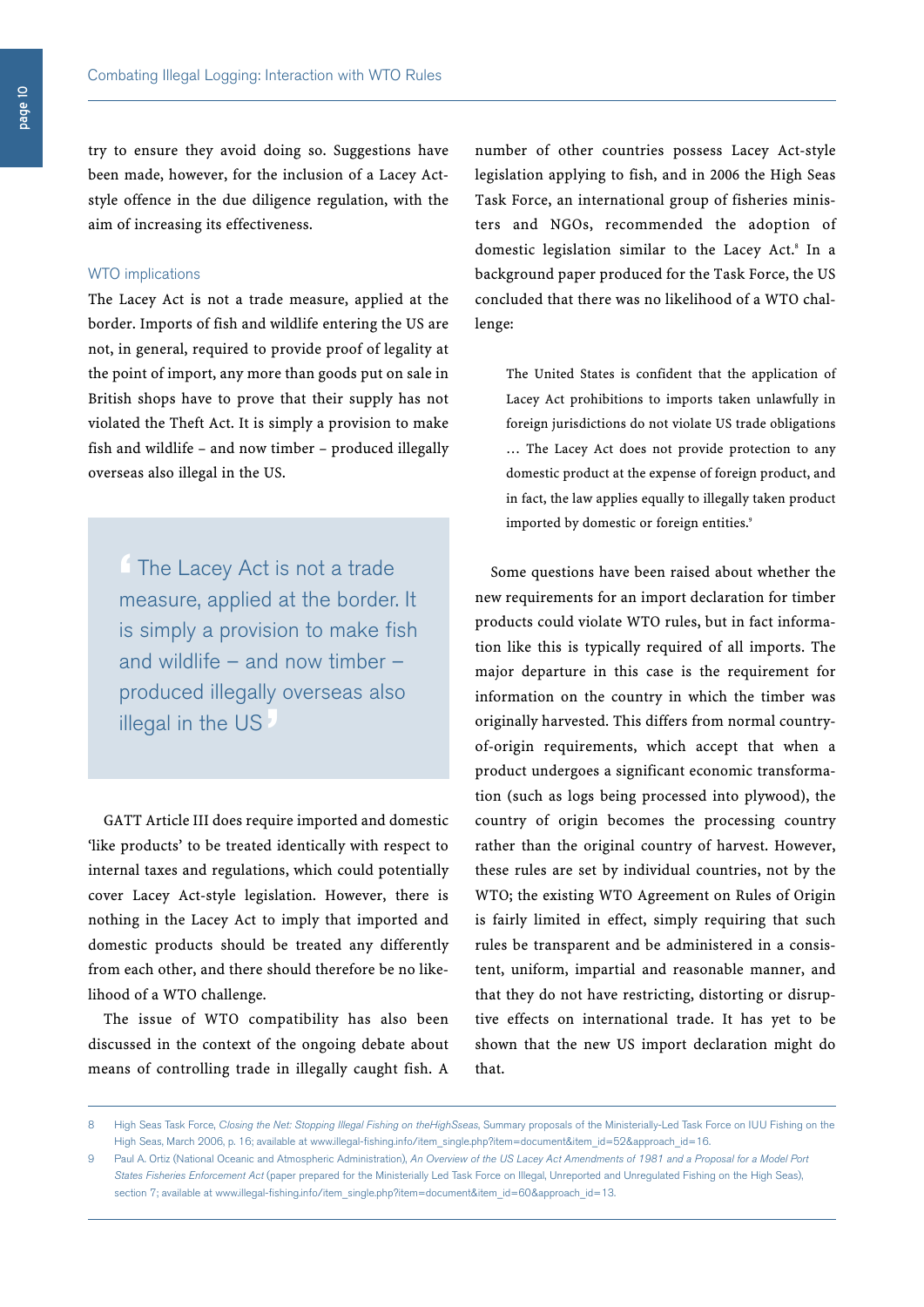# Public procurement policy

Alongside seeking to exclude illegal products from national markets, governments can also take stricter action to exclude illegal products from their own purchases, creating protected markets for products which are demonstrably legal.

In all developed countries, government (central, regional and local) is a major consumer of timber and timber products in its own right – for example, of timber for construction, paper or office furniture. Though precise figures are difficult to come by, in most developed countries government purchasing accounts for about 10 per cent of GDP, and can therefore have a significant impact on the market.

Governments have greater latitude in imposing requirements for their own purchases than in setting trade rules for their countries as a whole, and several have introduced procurement policies which specify that all timber products bought by government must be legally and, generally, sustainably produced; such policies currently exist in Belgium, Denmark, France, Germany, Japan, the Netherlands, New Zealand, Norway and the UK. 10

### WTO implications

Government procurement measures are explicitly excluded from the GATT; they are subject instead to the WTO Government Procurement Agreement (GPA). Unlike most WTO agreements, this is a plurilateral agreement, to which not all WTO members are parties – in fact, as at June 2009, only the EU (and all its member states) and twelve other countries are parties; eight further states are currently negotiating accession. While some important producers of timber (the EU, Canada and the US) are GPA signatories, most – including China, Russia and all the timber-exporting developing countries – are not.

The GPA is significantly different from the GATT and other WTO agreements in a number of respects. GPA rules do not apply automatically to all procurement contracts; GPA parties specify the government entities and services they decide to have covered, and also minimum threshold values, and can also specify exclusions. Timber procurement, therefore, does not necessarily have to be covered, and could be subject to exemptions even if it is.

The GPA rests on the core WTO principles of nondiscrimination (between like products from foreign and domestic suppliers) and transparency (of the requirements included in contracts and in the awarding of contracts. It sets out rules to govern the inclusion in contracts for requirements for technical specifications, selection criteria, the award process and contract performance. For sourcing legal and sustainable timber, the technical specifications in the contract are key, and the GPA allows them to be related to the product's performance and production methods. In addition, Article XXIII of the GPA includes exceptions to its obligations for reasons of public morals or protection of human, animal and plant life.

Following the discussions above, there seems no reason to think that most of the timber procurement policies so far adopted could be subject to a successful challenge under the GPA. In practice, procurement policies have acted to provide a boost to the market for certified timber products, since certification under the main international schemes (FSC and PEFC) has proved to be the easiest way to meet the procurement policies' criteria; in fact, Germany has decided simply to accept the criteria set out in those two schemes rather than develop separate criteria of its own. Article VI of the GPA forbids setting technical specifications in the form only of particular certificates, but all the procurement policies with detailed criteria, and Germany's, provide for equivalent forms of proof as well.

The Norwegian procurement policy, however, could be subject to challenge if any tropical timber-producing country was a GPA party. Norway's policy simply bans the use of all tropical timber in government buildings, regardless of its means of production, and is therefore clearly discriminatory – though not against any current

<sup>10</sup> For more details see Duncan Brack, *Controlling Illegal Logging: Using Public Procurement Policy* (Chatham House briefing paper, June 2008), available at http://www.illegal-logging.info/item\_single.php?item=document&item\_id=633&approach\_id=25.